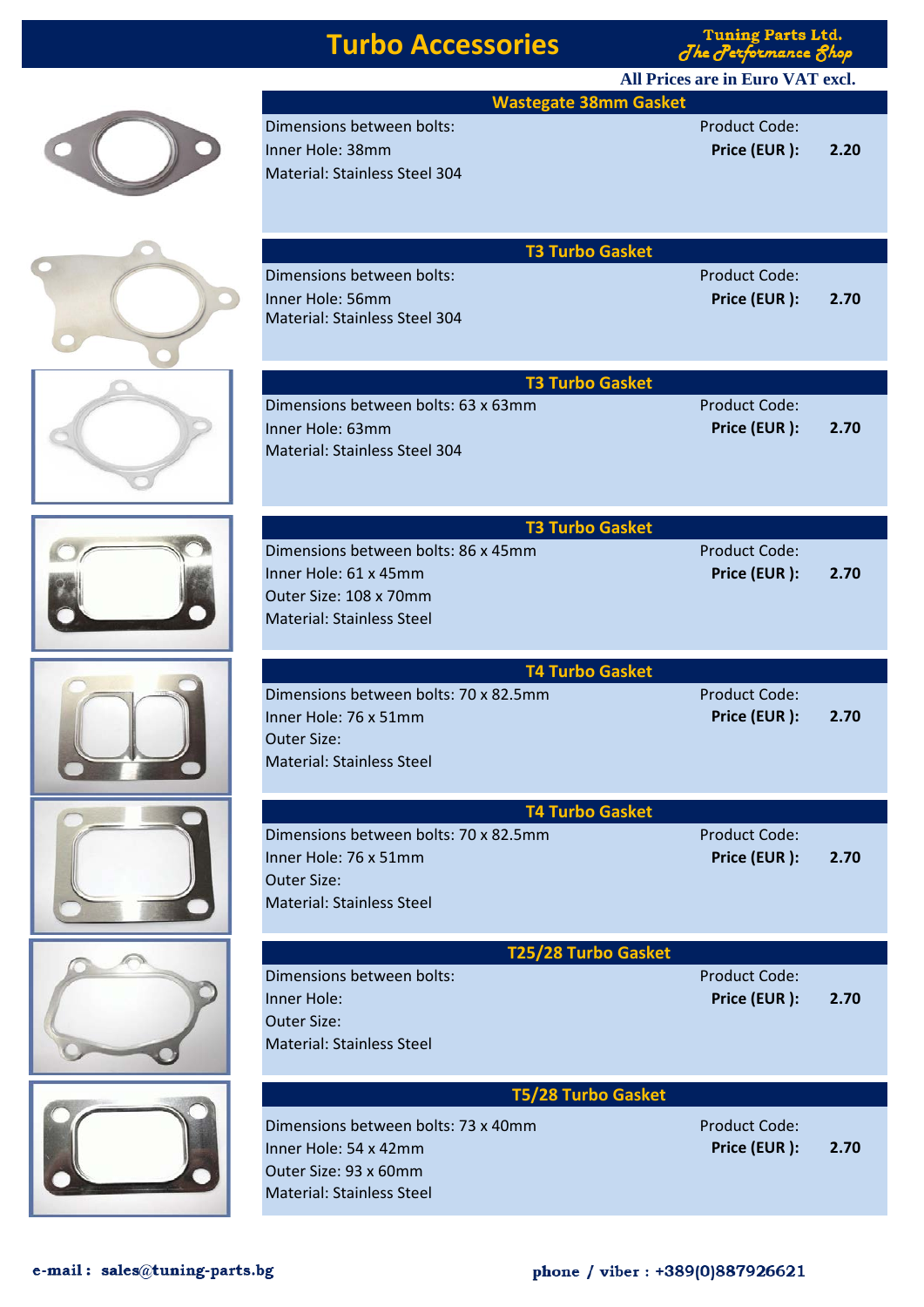## **Turbo Accessories**

**Tuning Parts Ltd.** The Performance Shop

**Water cooling nozzle for Turbo 14mm All Prices are in Euro VAT excl.**

Hose size (mm): 8-10mm **Price (EUR ): 10.00**

Bolt Size (mm): 14 x 1.5 Product Code:

|                                                    | <b>Water cooling nozzle for Turbo 18mm</b> |       |
|----------------------------------------------------|--------------------------------------------|-------|
| Bolt Size (mm): 18 x 1.5<br>Hose size (mm): 8-10mm | <b>Product Code:</b><br>Price (EUR):       | 10.20 |